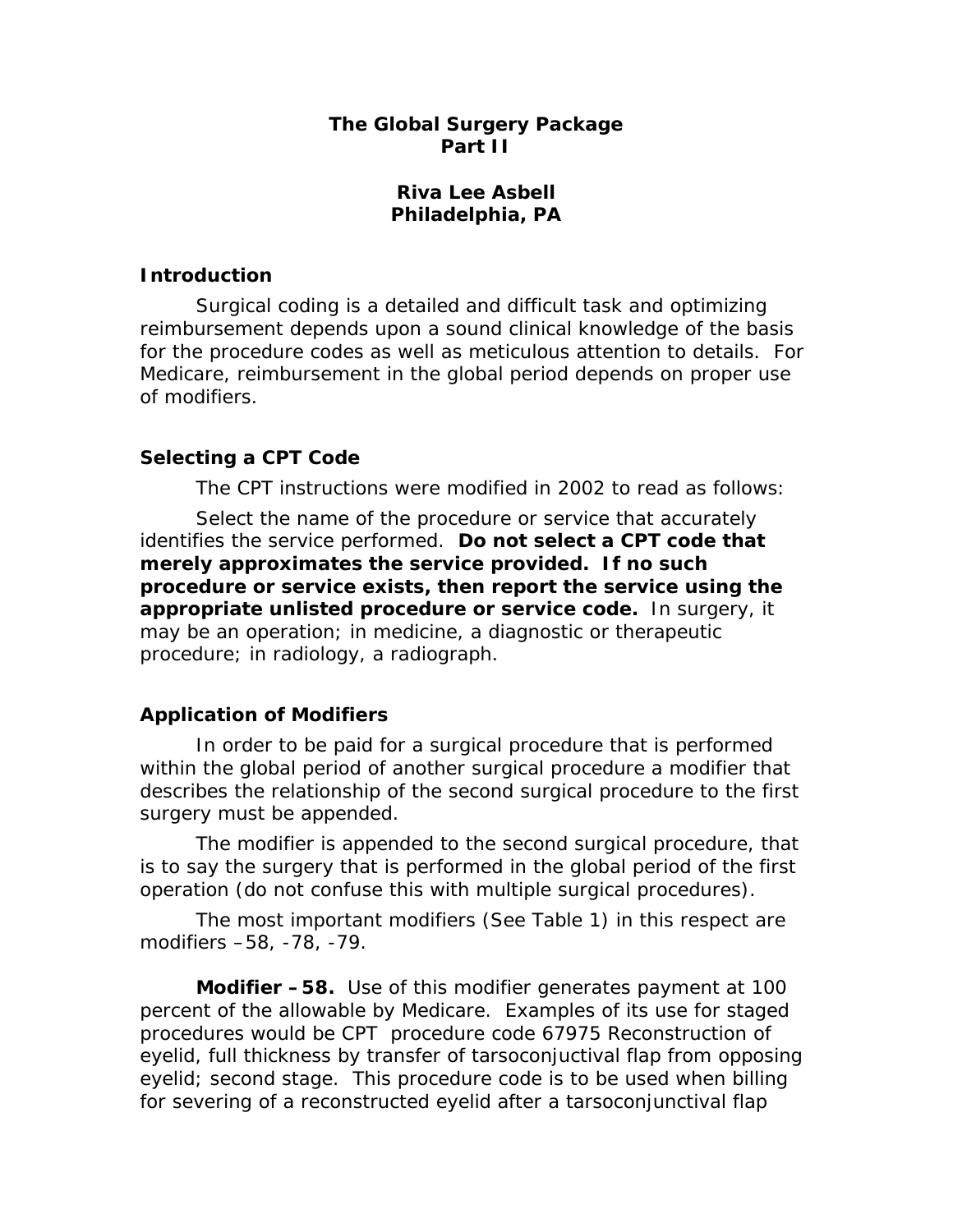(Hughes procedure) or full-thickness reconstruction flap (Cutler-Beard procedure).

Another example would be CPT procedure code *67121 Removal of implanted material, posterior segment, intraocular* when used for removal of silicone oil after retinal detachment repair. Procedures such as retinal laser or glaucoma laser surgery are considered as being performed in predetermined sessions and are not staged. The fee is a global one and each session cannot be billed separately.

 Pertaining to the second usage of modifier -58, examples of a diagnostic procedure to a therapeutic procedure would include a vitreous tap followed by a vitrectomy or a biopsy followed by a definitive excision/reconstruction.

The last application of modifier –58 is for when a greater procedure is performed after a lesser procedure within the global period. Examples of this application include billing a trabeculectomy in the global period following a trabeculoplasty or repair of a retinal detachment by vitrectomy after a scleral buckle was performed. Modifier -79 previously was used for this but no longer is.

After using modifier -58 a new global period commences.

**Modifier -78.** Use of this modifier generates payment at 70 per cent of the allowable for ophthalmic procedures. This modifier is known as the "related" modifier. The -78 modifier is used for procedures that are performed when treating a problem or complication pertaining to the original procedure. Its use requires that the patient be returned to the operating room for treatment - which is defined by Medicare as the operating room of a hospital, ASC, a laser suite or an endoscopy suite. It does not include a minor treatment room. The laser suite should be a separate defined area not used for any other purpose (such as a patient examination room).

Because of this definition such procedures as needling of the bleb after trabeculectomy are included in the postoperative management and cannot be billed separately unless the procedure is performed in an operating room.

Caution is warranted because what Medicare considers a complication may not be a physician's definition. Retinal detachment repair following cataract surgery is considered an unrelated procedure by Medicare and, thus, repair in the global period by the same surgeon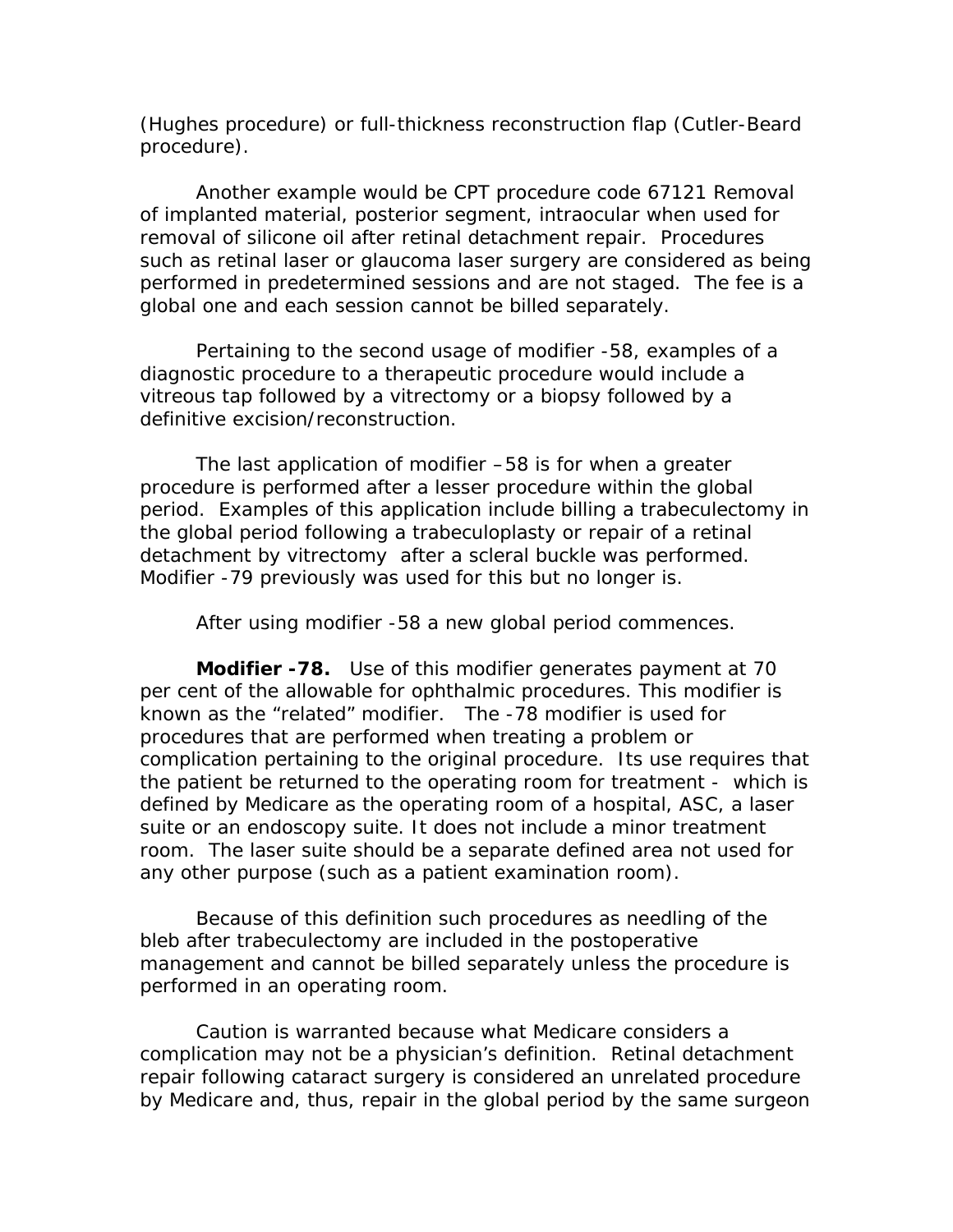would take a -79 modifier. Evacuation of a hyphema following cataract surgery, needling of a bleb following trabeculectomy, and hematoma evacuation after blepharoplasty are all examples of procedures that should be coded using modifier –78.

After using modifier -78 a new global period does not commence.

 **Modifier –79.** Use of this modifier generates payment at 100 percent of the allowable. Modifier -79 has multiple uses; however, its principal use is for surgical procedures performed in the global period for operations unrelated to the original procedure. Its use does not mandate a return to the operating room, nor is it limited to surgical procedures. Procedures are paid at 100 percent of the allowable. An example would be appending it to the code for panretinal photocoagulation of the fellow eye if in the global period of the first eye.

 Another use is, albeit unpublished, for two surgeons of different subspecialties when performing distinct surgeries at the same session. An example of this is the first surgeon performing pars plana vitrectomy with removal of a dropped nucleus and the second surgeon performing insertion of an intraocular lens.

After using modifier -79 a new global period commences.

#### **Conclusion**

 There is a lot of detailed knowledge that is required to properly code surgical procedures and optimize reimbursement. For those of you attending the ASCRS/ASOA meeting I teach "Advanced Surgical Coding" in the ASOA program and both physicians and billing/administrative personnel are welcome to attend.

CPT codes copyright 2002 American Medical Association ©2003 Riva Lee Asbell EyeWorld May 2003 Reviewed March 2005